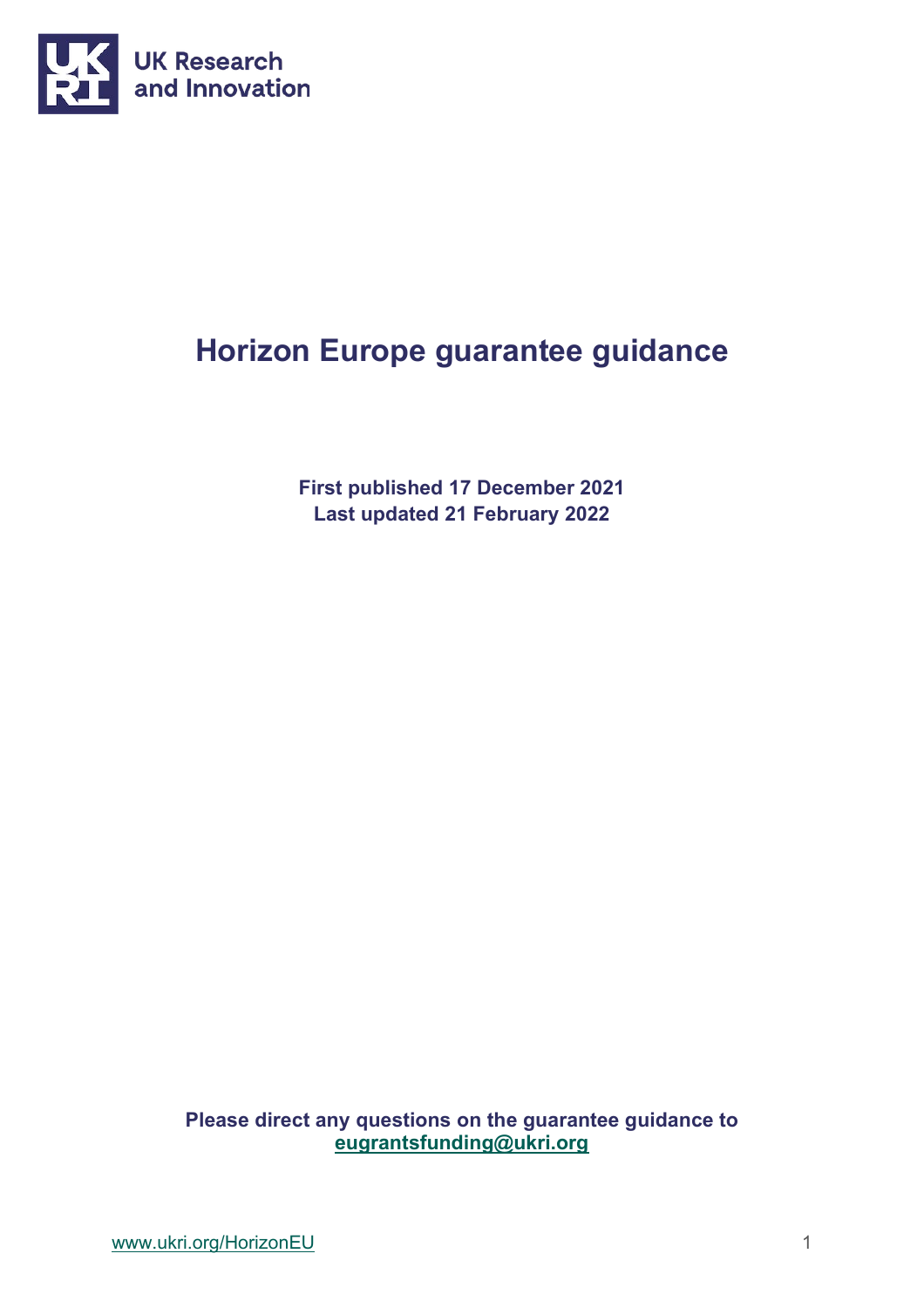

# **Horizon Europe guarantee guidance**

On 29 November 2021, the government announced a new scheme that guarantees funding for successful applicants to the first wave of Horizon Europe grant awards regardless of the outcome of the UK's efforts to associate to Horizon Europe.

The UK government stated that its priority remains association to Horizon Europe, as both the UK and the EU agreed under the Trade and Cooperation Agreement last year, and that it stands ready to formalise UK association. However, ongoing delays in this process have led to uncertainty for researchers, businesses and innovators based in the UK.

The guarantee is a short-term measure intended to address the delays in the formalisation of the UK's association to Horizon Europe. To provide reassurance, the government has guaranteed funding for the first wave of eligible, successful applicants to Horizon Europe if they are unable to sign their grant agreements with the EU.

# **Funding overview**

The funding will be delivered through UK Research and Innovation (UKRI) and this notice provides guidance on eligibility, scope and what you need to do to receive funding if eligible.

As stated in ['Questions and Answers on the UK's Participation in Horizon Europe'](https://ec.europa.eu/info/news/questions-answers-uks-participation-horizon-europe-2021-feb-25_en) (European Commission), UK entities are already eligible to apply ahead of the UK's formal association to Horizon Europe while the UK is in the process of associating. The UK government continues to encourage UK researchers to take advantage of this opportunity.

However, UKRI and the UK government are aware that successful UK applicants may be unable to access funding from the EU if the formalisation process of the UK's membership of Horizon Europe has not been completed by the time they are required to sign a grant agreement with the EU.

In this scenario, for the first wave of grant awards (defined below), the UK government has committed to provide funding for all successful eligible UK bids. Funding will be made available in pounds sterling.

The funding guarantee will be delivered by UKRI with payments made quarterly in arrears as standard, with the exception of projects carried out under the European Institute of Innovation and Technology (EIT) Knowledge and Innovation Communities (KICs) 2021 Business Plans, where UK entities have already incurred costs in 2021. These KICs will be funded through two payments, one on registration of the project and a second payment once assurance checks on final project spend have been completed.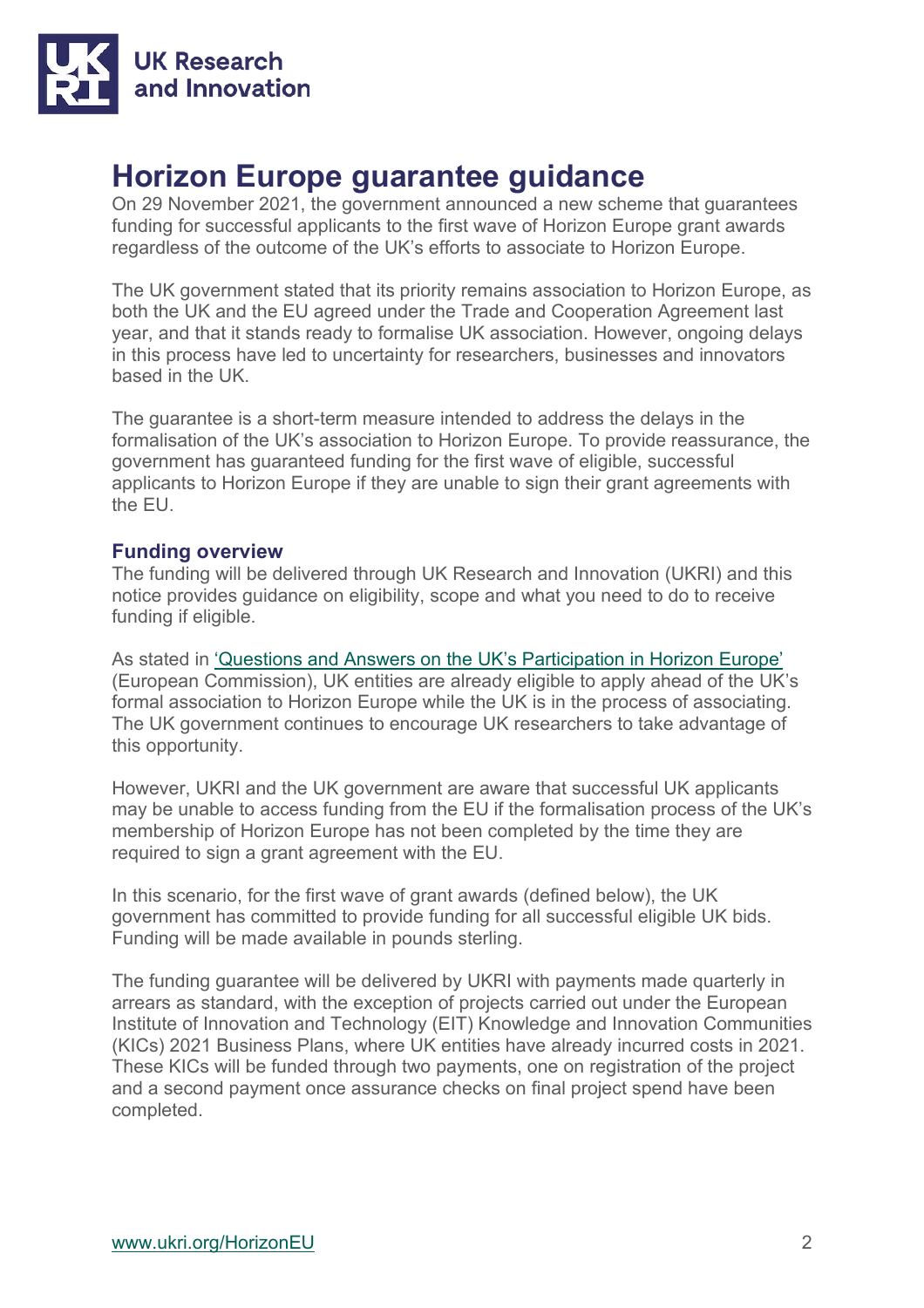

# **Scope of the guarantee**

This guarantee is intended to support the first wave of Horizon Europe awardees for excellent science, research and innovation, in the event that they cannot sign a grant agreement with the European Commission or delegated party, because the UK's association has not been formalised in time, and therefore cannot receive funding.

Both for mono-beneficiary and multi-beneficiary grants, this funding will be provided for the lifetime of the grant, subject to UKRI terms and conditions. UKRI will open and close a registration window once it is clear that a European Commission grant agreement cannot be signed, during which time eligible, successful UK applicants will be able to obtain a UKRI grant. These windows will be announced for each call.

The list below identifies the calls included under this first wave. This list is defined by those calls for which the last legal date for signing their grant agreement is expected to pass before 30 April 2022.

- 2021 ERC Starting Grant call, ERC-2021-StG
- 2021 EIC Accelerator Open, HORIZON-EIC-2021-ACCELERATOROPEN-01
- 2021 EIC Pathfinder Open, HORIZON-EIC-2021-PATHFINDEROPEN-01
- 2021 EIC Pathfinder Challenge, HORIZON-EIC-2021- PATHFINDERCHALLENGES-01
- 2021 EIC Transition Open, HORIZON-EIC-2021-TRANSITIONOPEN-01
- 2021 EIC Transition Challenge, HORIZON-EIC-2021-TRANSITION-CHALLENGES-01
- 2021 Biodiversity Partnership call, HORIZON-CL6-2021-BIODIV-02

(List version 1.0; 17 December 2021)

The UK government has stated that it will monitor the situation closely and may consider whether it is appropriate to change the scope of the guarantee, in which case, it will provide updated guidance. The government has stated that its priority is to support the UK's research and development sector and will continue to do this in all future scenarios.

# EIT-KICs

The guarantee will also cover the costs of EIT-eligible activities delivered by UK participants of the KICs that would otherwise have been covered by grant funding awarded by EIT. If the UK has not associated before 31 December 2021, the guarantee will apply retrospectively for EIT-eligible activities where relevant costs have been incurred in calendar year 2021.

Additionally, the guarantee will also cover the costs of EIT-eligible activities delivered by UK participants where these activities have been included in 2022 KIC Business Plans and the costs would otherwise have been covered by grant funding awarded by EIT. For the costs of these activities, access to funding under the guarantee will not be possible until quarter 1 of the 2022-23 UK financial year, but the UK government is committed to covering the EIT-eligible costs of activities if the UK has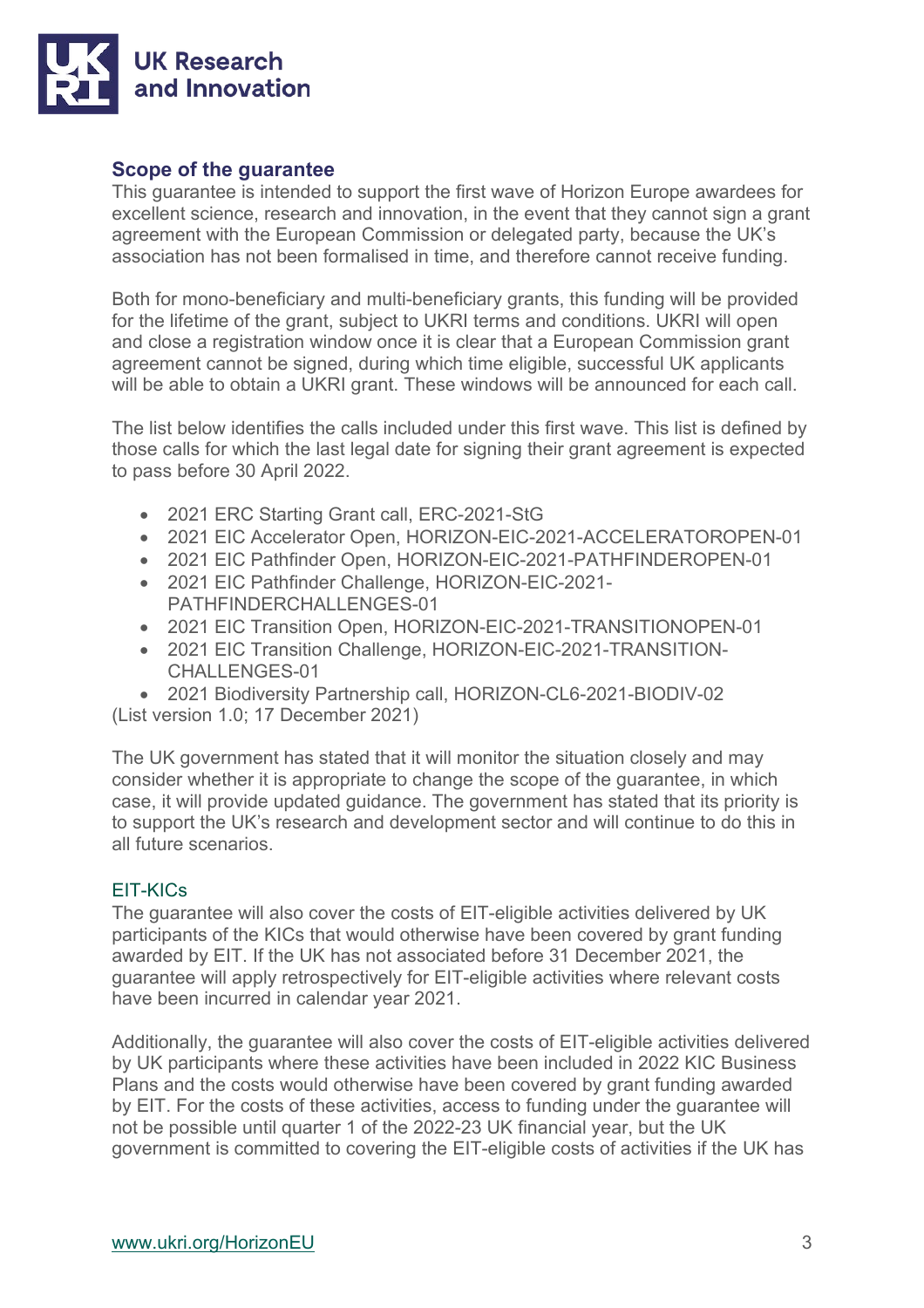

not associated to Horizon Europe by then. This part of the guarantee will cover costs incurred in the calendar year 2022 only.

For both 2021 and 2022, the guarantee only replaces grant funding that would have been awarded by EIT. It does not replace funding from non-EIT sources or loans and does not cover activities that involve a 'success fee' on completion. In addition, it does not cover funding under arrangements that place share-transfer or other equity conditions on UK partners. For such cases, relevant KICs would need to remove these conditions for funding to be capable of falling within the scope of the guarantee.

## COST Actions

The UK remains a full member of the European Co-operation on Science and Technology (COST) Association and, subject to its usual rules, UK applicants are eligible to participate and receive funding in its interdisciplinary research networks (COST Actions) irrespective of the UK's association to Horizon Europe. As a result, UK participants in COST Actions are eligible for reimbursements via COST in the usual way and COST Actions are therefore not covered by this guarantee.

# **Eligibility**

Successful UK applicants will be eligible to register with UKRI for the Horizon Europe guarantee if:

• They are a UK-based organisation and a member of a consortium which has received notification of a successful proposal evaluated under a Horizon Europe call under the first wave (as described above) and which meets the required European Commission eligibility criteria to deliver the project.

**or**

• They are a UK-based organisation or researcher who has received notification of a successful proposal evaluated under a mono-beneficiary Horizon Europe call under the first wave (as described above).

**or**

• They are a researcher who has received notification of a successful proposal evaluated under the ERC Starting Grants call 2021 with a UK host institution.

**or**

• They are a UK-based organisation which has carried out a project under a KIC 2021 Business Plan and they have incurred relevant costs during the 2021 calendar year, or they carry out a project included in a KIC 2022 Business Plan and they incur relevant costs during the 2022 calendar year.

**and**

• They are ineligible to receive funding from Horizon Europe because they were unable to sign the grant agreement as an applicant from an Associated Country due to the UK's association status not being formalised in time (as per guidance issued by the European Commission: ['Questions and Answers](https://ec.europa.eu/info/news/questions-answers-uks-participation-horizon-europe-2021-feb-25_en)  [on the UK's Participation in Horizon Europe'\)](https://ec.europa.eu/info/news/questions-answers-uks-participation-horizon-europe-2021-feb-25_en) and the last legal date for signing their grant agreement has passed.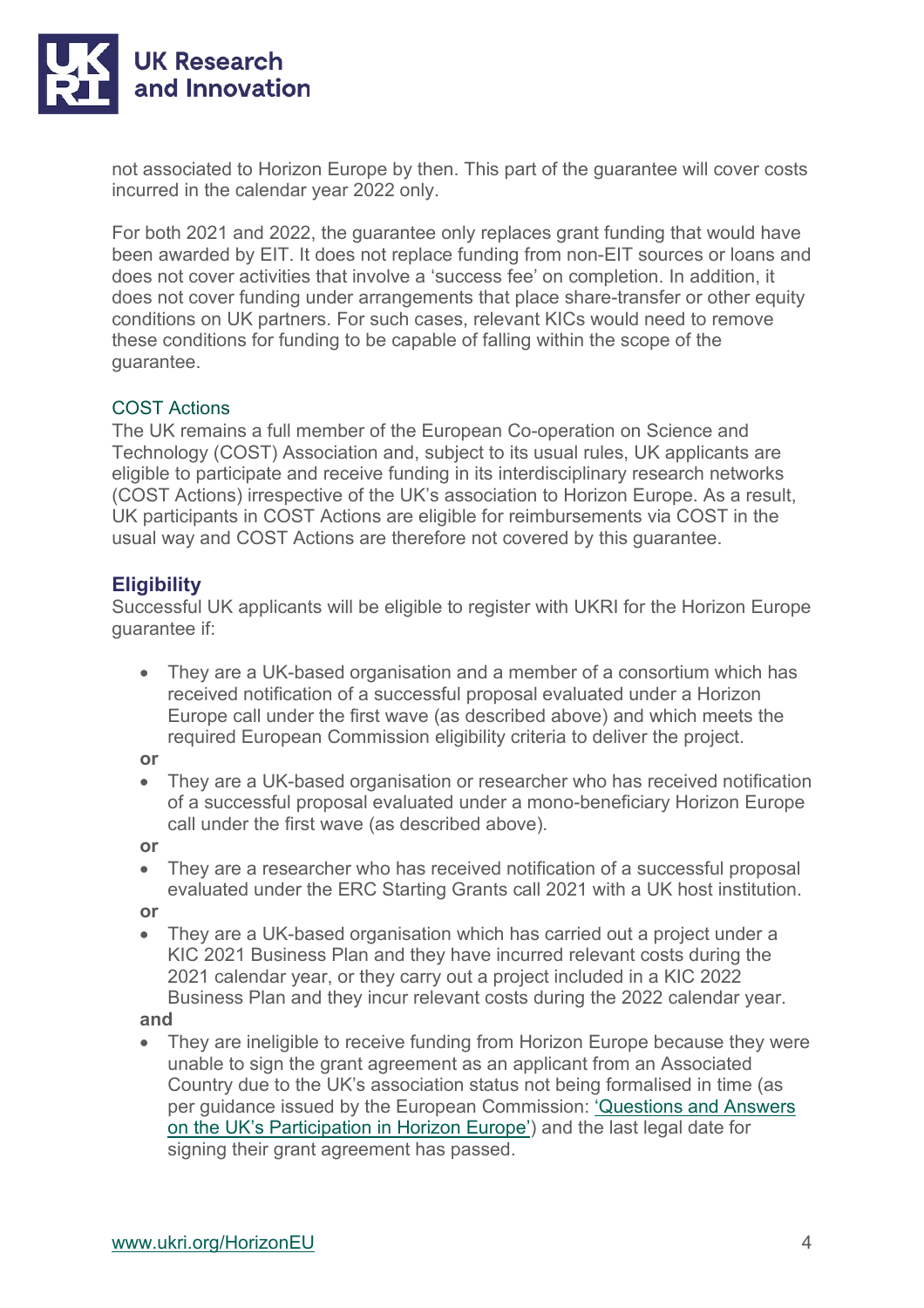

• If the UK's association had been formalised in time, they would have been able to sign the grant agreement as an applicant from an Associated Country and would have received funding from Horizon Europe or a delegated party.

The requirements set out elsewhere in this document will also need to be met, and additional terms and conditions will apply, including (without limitation) onboarding checks, award holder reporting requirements and the application of currency exchange rates. Since applications will have been evaluated through the European Commission's trusted peer review systems no further application quality assessment will be undertaken by UKRI.

# **What do I need to do to receive funding if eligible?**

In order to receive funding through the guarantee, your grant details will need to be submitted to UKRI systems, in order for UKRI to provide you with a UK grant. For most grant types, registration will be via Innovate UK's [Innovation Funding Service](https://auth.apply-for-innovation-funding.service.gov.uk/idp/profile/SAML2/Redirect/SSO?execution=e4s1) (IFS), while funding of ERC Starting Grants will be provided via the [Joint Electronic](https://je-s.rcuk.ac.uk/JeS2WebLoginSite/Login.aspx)  [Submissions](https://je-s.rcuk.ac.uk/JeS2WebLoginSite/Login.aspx) (Je-S) system. Full guidance may be found in the Annex to this document.

Since applications will have been evaluated through the European Commission's trusted peer review systems no further application quality assessment will be undertaken by UKRI.

For EIT-KICs, UKRI systems were opened for 2021 grants in February 2022. You will need to provide additional supporting information from your KIC, details of which are given in the Annex to this document along with full applicant guidance. For 2022 grants, UKRI systems will open early in the 2022-23 financial year.

Once registration of an eligible Horizon Europe grant with UKRI is complete, awardees will receive an offer of funding from UKRI. Payments will be made directly to each UK beneficiary organisation.

# **Terms of the guarantee**

As set out above, in addition to the provisions of this document, further terms and conditions will apply to the Horizon Europe guarantee, including (without limitation) onboarding checks, award holder reporting requirements and the application of currency exchange rates. Further details may be found in the Q&A below and the Annex on how to apply for the funding. UKRI reserves the right to modify any of the terms and conditions of the Horizon Europe guarantee.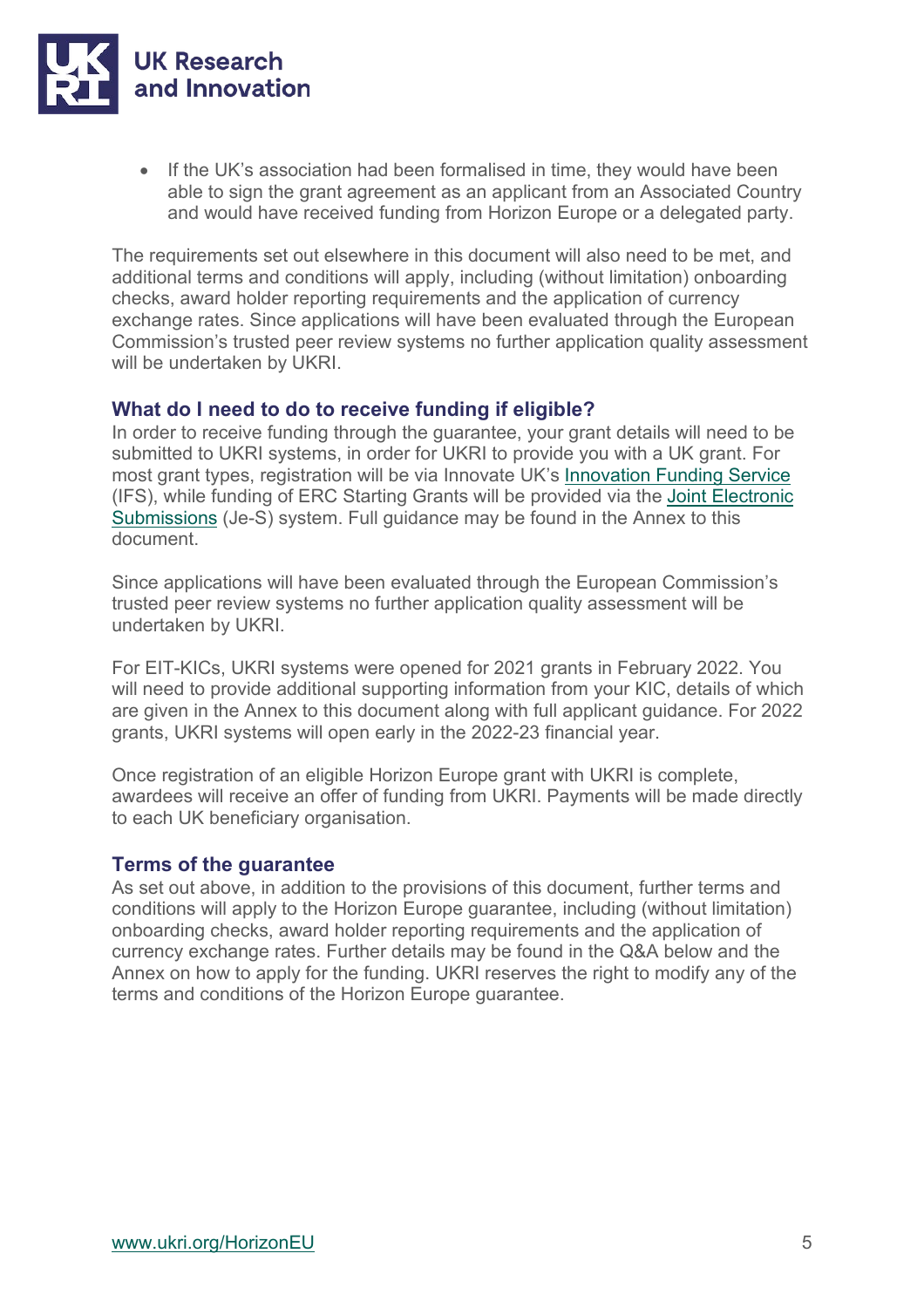

# **Technical questions and answers**

#### Questions regarding the guarantee announcement

**1. Should I still apply for Horizon Europe calls that are outside of the scope of the guarantee?**

Yes. As stated in ['Questions and Answers on the UK's Participation in Horizon](https://ec.europa.eu/info/news/questions-answers-uks-participation-horizon-europe-2021-feb-25_en) 

[Europe'](https://ec.europa.eu/info/news/questions-answers-uks-participation-horizon-europe-2021-feb-25_en) (European Commission), UK entities are already eligible to apply ahead of the UK's formal association to Horizon Europe. The UK government states that it is committed to securing association and continues to encourage UK researchers to take advantage of this opportunity.

# **2. What funding is covered on successful projects?**

100% of the applied-for EU eligible costs will be paid, subject to exchange rate and any changes in tasks undertaken by the UK participants in the process of finalising the EU grant agreement.

# **3. Are UK participants still able to lead consortia?**

The European Commission has published clear guidance that during the application process UK participants should be treated as if the UK were already associated to Horizon Europe. This means that they can apply for funding, and participate in and lead consortia for collaborative projects. If the European Commission formalises the UK's association before a grant agreement must be signed, then UK participants on that grant will be funded by the European Commission and will be able to fulfil their role as lead or participant as set out in their proposal.

While Horizon Europe regulations generally require a participant to be based in a Member State or an Associated Country in order to lead a project, UK participants in successful consortia should follow the guidance of the European Commission on eligibility, project roles and signing the grant agreement.

**4. What happens to projects that have already been submitted by UK participants while they are being treated as an Associated Country if there is an extended delay to the UK formalising their association?**

As stated in ['Questions and answers on the UK's participation in Horizon Europe'](https://ec.europa.eu/info/news/questions-answers-uks-participation-horizon-europe-2021-feb-25_en) (European Commission), UK entities are already eligible to apply ahead of the UK's formal association to Horizon Europe, and the UK Government expect the European Commission to continue evaluating these applications.

If UK applicants to the first wave of calls reach a point where they are required to sign the grant agreement before the EU has formalised the UK's association, then the process to follow would depend on the nature of the European grant applied for:

# *Consortium-style grants*

For consortium-style grants within the first wave of calls, the guarantee is in place to fund eligible UK participants' roles in these projects. The European Commission may require a UK partner to change the status of their participation to an 'Associated Partner'.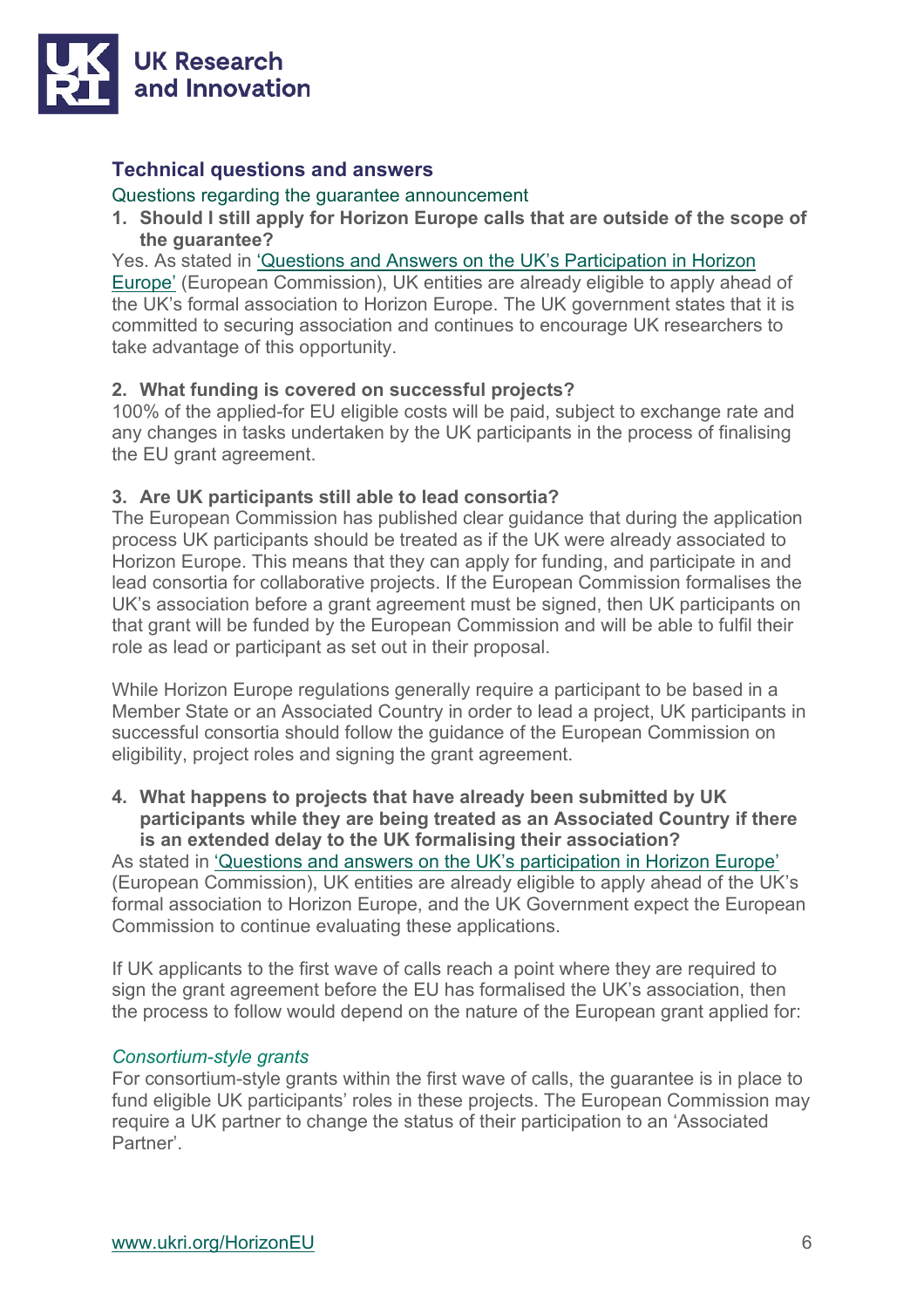

Associated Partners implement action tasks without receiving EU funding and do not sign the grant agreement. While Associated Partners are not required to have a capital or legal link to a specific beneficiary, the other beneficiaries in the consortium take on the responsibility (through consortium agreements or contractual arrangements) to ensure proper implementation of the Associated Partners' elements of the project, as well as compliance with specific obligations of the grant agreement which are extended to Associated Partners. The UK partner would provide proof of the successful grant to UKRI and undertake the steps outlined in this document, and UKRI would provide the UK partner's share of the funding under the guarantee.

# *Mono-beneficiary-style grants*

For mono-beneficiary-style grants within the first wave of calls, an eligible UK entity would provide proof of success in the evaluation process to UKRI and undertake the steps outlined in this document, and UKRI would provide the entity with funding under the guarantee.

**5. What happens if the European Commission stops evaluating applications for my call?**

While the UK is in the process of concluding its association status, the European Commission allows entities in the UK to apply for Horizon Europe funding as if the UK were an Associated Country, which the European Commission has made clear in ['Questions and answers on the UK's participation in Horizon Europe'](https://ec.europa.eu/info/news/questions-answers-uks-participation-horizon-europe-2021-feb-25_en) (European Commission). It states that: "The first calls for proposals are expected to be published before UK association enters into force. The General Annexes attached to the main Horizon Europe work programme (2020-2021), as well as the ERC and EIC work programmes (to which the General Annexes will apply once the latter are adopted), will ensure that UK applicants are treated as if the UK is an associated country throughout the process, from admissibility and eligibility to evaluation, up until the signature of grant agreements. However, grant agreements can only be signed once the association has come into force."

**6. If successful UK applicants have to become "Associated Partners" in their project consortium, do they still sign a grant agreement with the European Commission or delegated party?** 

Associated Partners implement action tasks without receiving EU funding and do not sign the grant agreement. While Associated Partners are not required to have a capital or legal link to a specific beneficiary, the other beneficiaries in the consortium take on the responsibility (through consortium agreements or contractual arrangements) to ensure proper implementation of the Associated Partners' elements of the project, as well as compliance with specific obligations of the grant agreement which are extended to Associated Partners.

**7. For calls open to Third Countries, will UK participants funded through the guarantee be required to provide the European Commission with reports against deliverables in the grant agreement?**

If the EU has not formalised the UK's association at the point where the grant agreement must be signed, then the status of the UK participants on the grant would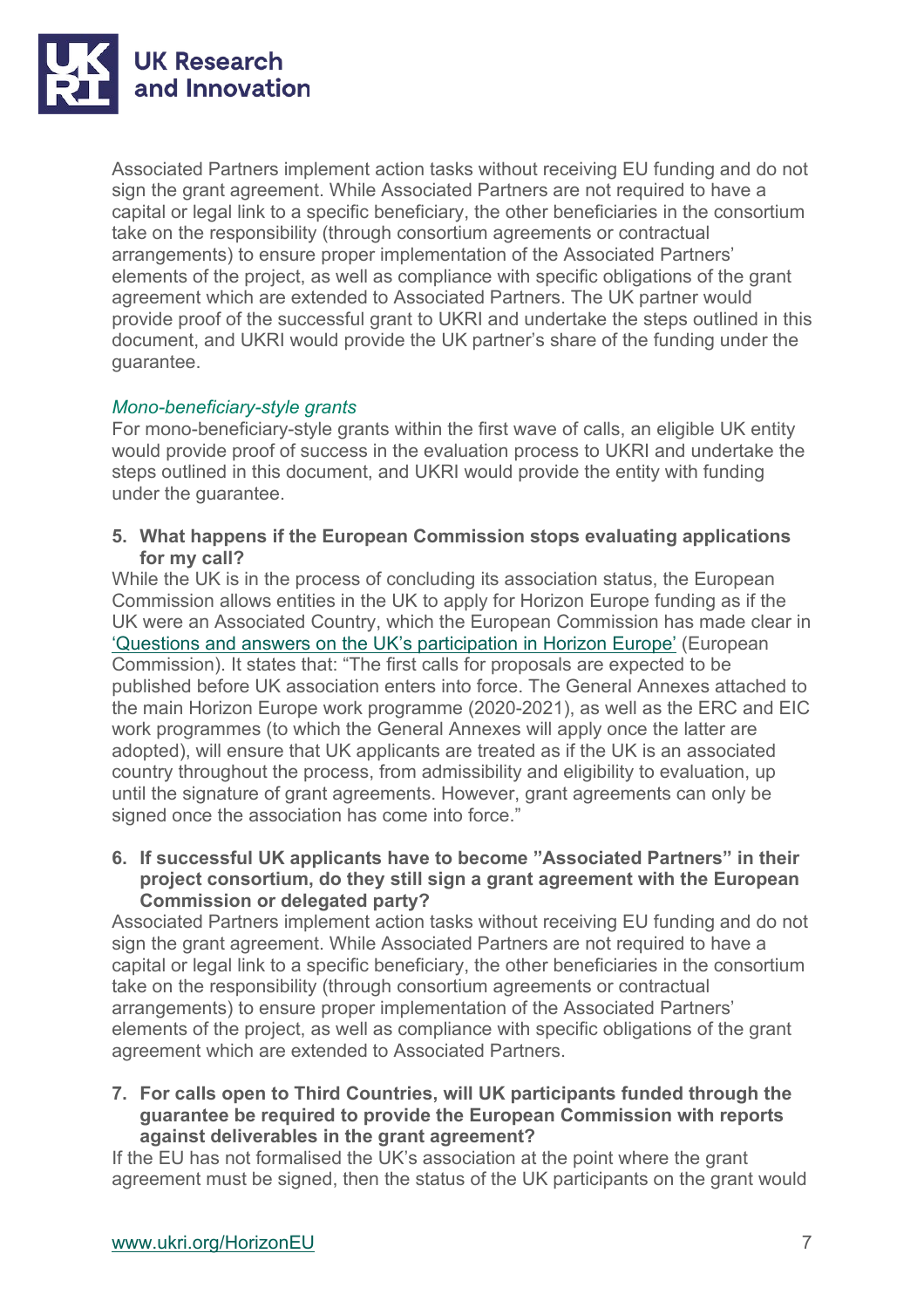

change to 'Associated Partner'. Associated Partners implement action tasks without receiving EU funding and do not sign the grant agreement, meaning that they have no direct obligation to provide reports against deliverables. The beneficiaries in the consortium will have responsibility for submitting deliverables to the EU, and depending on the tasks to be delivered by the Associated Partner, would agree the Associated Partner's expected contribution to reporting through consortium agreements or contractual arrangements.

# **8. What post-award reporting will be required for the UKRI guarantee grant?**

For grants hosted by Innovate UK's IFS system, except KICs grants, a Monitoring Officer will be appointed to the project in line with standard practice. The Monitoring Officer will meet with the project team at regular intervals, typically quarterly, to monitor the progress of the project and ensure delivery against the stated deliverables. We will take into account reports provided to the EU project consortium wherever available to minimise duplication of reporting requirements. A final report will also be required at the end of the project.

For KICs grants financial checks only will be carried out to verify costs incurred in 2021. See above, Question 22 and Annex for further details.

For grants hosted on Je-S grant holders will be expected to report research outcomes through [Researchfish.](https://www.ukri.org/manage-your-award/reporting-your-projects-outcomes/) Grants will probably fall under the regular programme of assurance checks carried out on Research Council grants; however, we reserve the right to carry out additional monitoring as required.

#### **9. What will happen to awards where the eligibility of the consortium is compromised in the event that the UK is unable to associate to Horizon?**

The minimum eligibility requirements for a consortium, including the number of Member State or Associated Country participants, are conditions set out by the European Commission in the legal agreements of Horizon Europe and specific to the type of call. The eligibility of any individual consortium is therefore a decision for the European Commission to make, and projects should follow guidance from the European Commission.

# **10.How can UK participants in successful projects submit their funding request to UKRI?**

Procedures will vary depending on the call and will make use of existing systems and processes used by UKRI. For most grant types, registration will be via Innovate UK's [Innovation Funding Service](https://auth.apply-for-innovation-funding.service.gov.uk/idp/profile/SAML2/Redirect/SSO?execution=e4s1) (IFS). Funding of ERC Starting Grants will be provided via the [Joint Electronic Submissions](https://je-s.rcuk.ac.uk/JeS2WebLoginSite/Login.aspx) (Je-S) system. Further details of this process and the application information required is given in the Annex to this document.

# **11.What exchange rate will be accepted to convert the EUR grant to GBP?**

The Euro value of the grant must be converted to pounds sterling and the UKRI grant under the guarantee will be for a pound sterling value. A maximum exchange rate of £1:€1.160354 will be accepted, which reflects the average exchange rate between January 2021 (at the start of the Horizon Europe programme) and October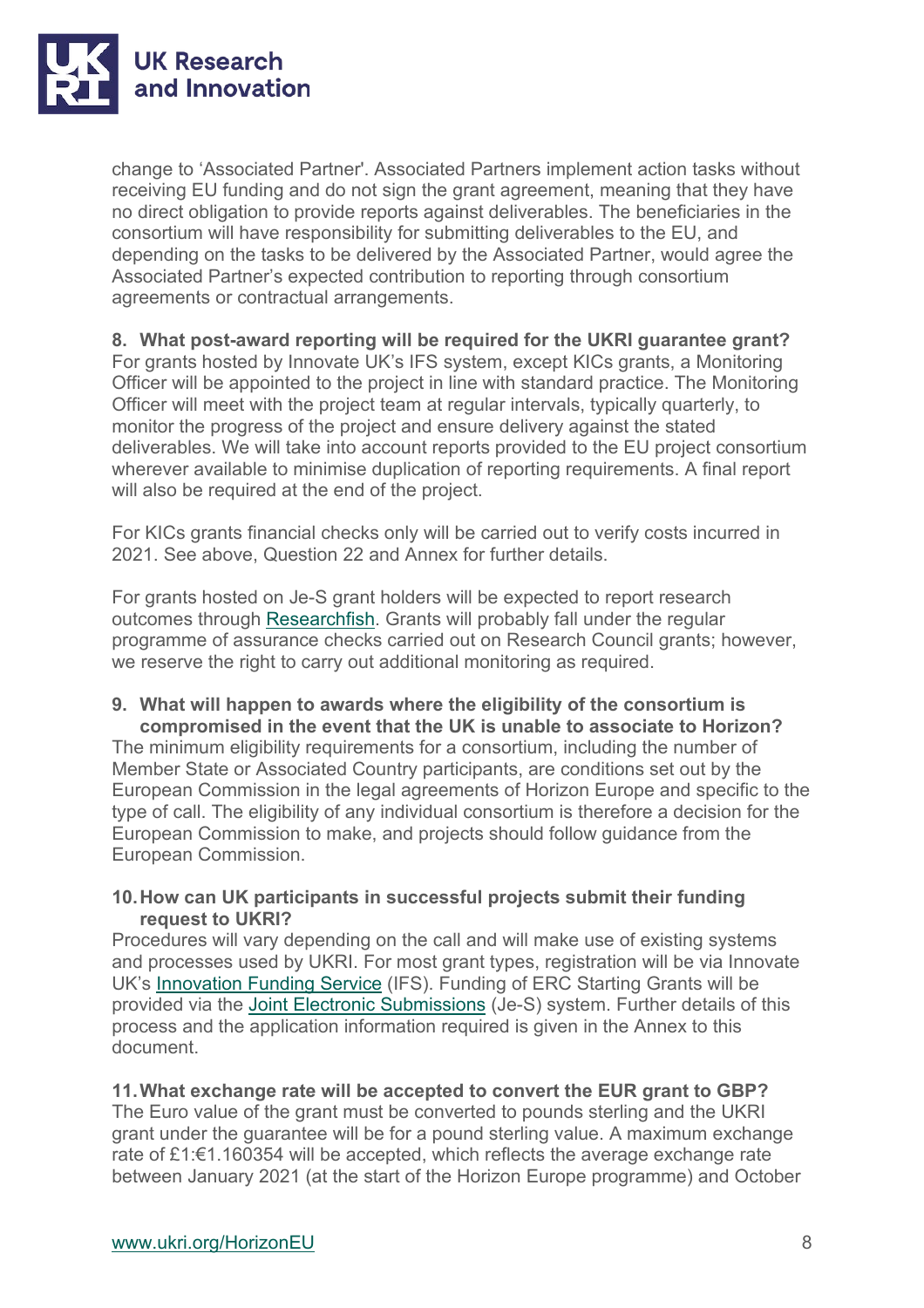

2021 (following the closure of the last call which is in scope for the first wave). Payments will then be made on the basis of the GBP grant value.

UKRI may change the GBP grant value in response to significant fluctuations in international exchange rates by applying an exchange rate that is different to the one it initially applied, but it shall not:

- i. do so more frequently than once in a 12-month period; or<br>ii apply any such change retrospectively to affect payments
- apply any such change retrospectively to affect payments already made.

# **12.What do I need to do to prepare?**

In order to receive funding through the guarantee, grant details will need to be submitted to UKRI systems. For most grant types, registration will be via Innovate UK's [Innovation Funding Service](https://auth.apply-for-innovation-funding.service.gov.uk/idp/profile/SAML2/Redirect/SSO?execution=e4s1) (IFS). Funding of ERC Starting Grants will be provided via the [Joint Electronic Submissions](https://je-s.rcuk.ac.uk/JeS2WebLoginSite/Login.aspx) (Je-S) system. Further details of this process and the application information required is given in the Annex to this document.

## **13.Will proposals submitted to UKRI be re-evaluated/reassessed?**

Since applications will have been evaluated through the European Commission's trusted peer review systems, no further application quality assessment will be undertaken by UKRI. Organisational validation and due diligence checks will be carried out in line with UKRI business as usual processes.

#### **14.How will grant payments via UKRI be made?**

Grants will be funded in pounds sterling by profiled payments based on UKRI standard processes. UKRI will typically make payments quarterly in arrears.

## **15.I have a Horizon Europe application under consideration where the outcome is expected in February. What should I do?**

No action is needed at present. UKRI and the UK government are aware that results are expected early in the new year for calls including Marie Skłodowska-Curie Actions (MSCA) Postdoctoral Fellowships, ERC Consolidator Grants and a large number of collaborative calls.

The UK government states that it is committed to and stands ready to formalise its association as soon as possible. The guarantee is a short-term measure intended to address the delays in the formalisation of the UK's association to Horizon Europe.

The UK government will monitor the situation closely and it may consider whether it is appropriate to change the scope of the guarantee, in which case, it will provide updated guidance. The government has stated that its priority is to support the UK's research and development sector and will continue to do this in all future scenarios.

# **16.What happens to my grant if the UK formally associates to Horizon Europe after the UKRI guarantee has been applied to my project?**

UK participants who have received a UKRI grant under the guarantee will remain on the UKRI grant for the lifetime of the grant, subject to UKRI terms and conditions.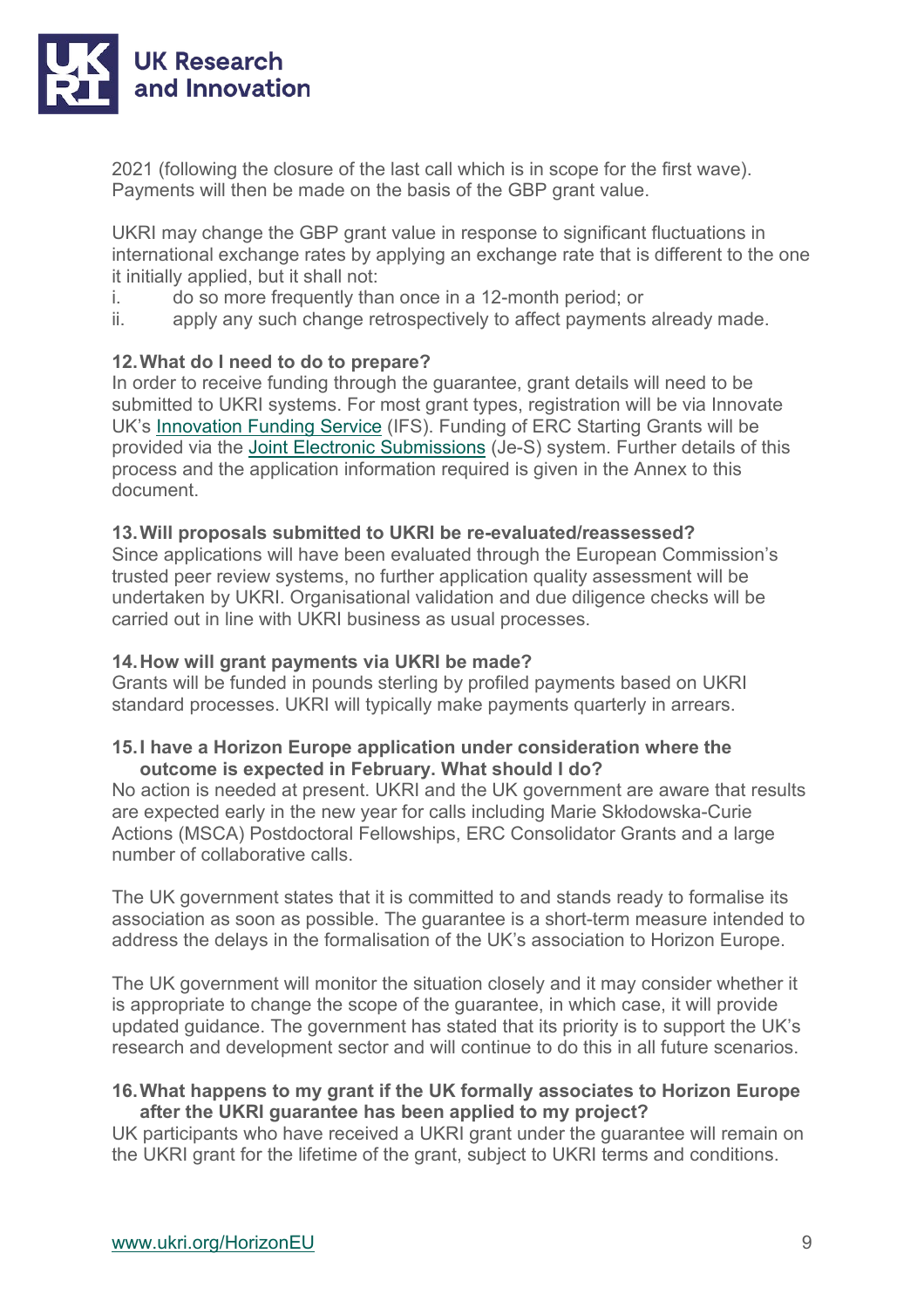

# Questions for specific elements of the programme

## **17.Are ERC Starting Grants within scope of the guarantee?**

Yes, the guarantee will provide funding for all eligible successful awardees in the 2021 ERC Starting Grants competition, announced on 10 January 2022. This guarantee will allow awardees to receive the full value of their funding and continue their research in the UK. Awardees do not need to move abroad to an EU Member State or to an Associated Country to Horizon Europe to access this funding.

# **18.Will my ERC guarantee grant be portable?**

Grants funded through the UK guarantee will be portable within the UK according to UKRI standard terms and conditions.

# **19.Are EIC Accelerator and single applicant EIC Transition awards within scope for the guarantee?**

Yes, eligible successful UK applicants to the initial rounds of the EIC Accelerator and EIC Transition calls are included within the first wave of Horizon Europe calls and thus covered by the Horizon Europe guarantee. If the awardee is unable to proceed with signing the grant agreement for their EIC award, proof of success in the EC evaluation process will need to be submitted to UKRI which will provide funding under the guarantee.

# **20.Are EIC Pathfinder awards and multi-beneficiary EIC Transition awards within scope for the guarantee?**

Yes, funding for eligible UK applicants involved in eligible consortia successfully evaluated under the first EIC Pathfinder or EIC Transition calls, who are unable to proceed with signing a grant agreement with the European Commission, is within scope for the guarantee. Proof of success in the EC evaluation process will need to be submitted to UKRI which will provide funding under the guarantee to enable continued participation in the project.

## **21.I was unable to sign a grant agreement and/or receive funds for an approved EIT-KIC project during 2021 and have incurred costs 'at risk'. How quickly will I receive the guarantee funding?**

You can now register your project and provide supporting documents. Once your submission has been validated you will receive a payment of 50% of your claim upfront. You will be able to claim the remainder of the funding once you have completed financial reporting to your KIC and they have verified your incurred costs. You will be need to submit this verification to UKRI alongside your claim to receive the balance. Full details of how to register your project are given in the Annex to this document.

#### **22.What supporting documents will I need to provide to UKRI when registering for funding under the guarantee for EIT-KIC activities carried out in 2021?**

You will need to submit the following supporting documents:

• **A letter from your KIC confirming the details of your project/activities.** A template letter that must be used for this purpose has been provided to each of the KICs by UKRI. Your KIC will fill in the template and give you a signed copy to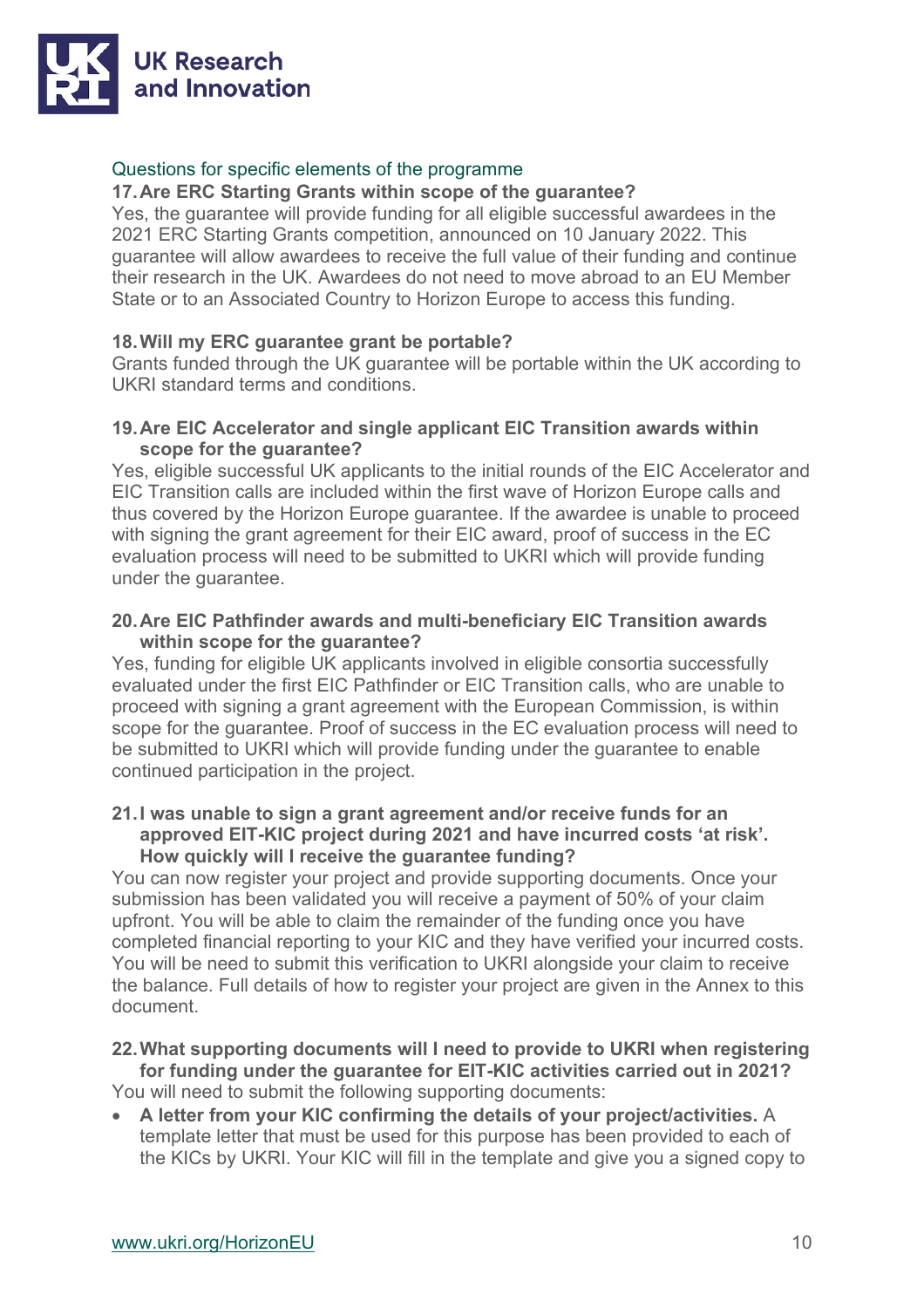

submit when registering your project. (For information, you can see the [template](https://www.ukri.org/wp-content/uploads/2022/02/UKRI-110222-HorizonEuropeGuarantee-TemplateEITKICLetterUKPartner.pdf)  [letter](https://www.ukri.org/wp-content/uploads/2022/02/UKRI-110222-HorizonEuropeGuarantee-TemplateEITKICLetterUKPartner.pdf) and you can download it if you need to share it with your KIC).

- **A 2021 grant agreement between you and the KIC and/or an alternative proof of success.** Suitable alternative evidence could include an official letter or email from the KIC confirming that your project was accepted as part of the 2021 business plan for your KIC.
- **If your KIC has removed 'success fee', share-transfer or other equity conditions in order for your claim to be within scope of the guarantee**, you will need to submit confirmation of the details of this from your KIC.

# **23.Can I apply to be part of EIT-KIC 2022 Business Plans?**

If there is a continued delay to the EU formalising UK association to Horizon Europe, eligible UK participants intending to be involved in the EIT-KICs 2022 Business Plans will be covered by the guarantee to participate, provided that Third Country participation is allowed.

This covers the costs of EIT-eligible activities delivered by UK participants where these activities have been included in 2022 KIC Business Plans and the costs would otherwise have been covered by grant funding awarded by EIT. For the costs of these activities, access to funding under the guarantee will not be possible until quarter 1 of the 2022-23 UK financial year, but the UK government is committed to covering the EIT-eligible costs of activities if the UK has not associated to Horizon Europe by then. This part of the guarantee will cover costs incurred in the calendar year 2022 only.

#### **24.I am participating in a multi-year EIT-KIC project, how will guarantee funding be administered?**

In line with EIT-KIC processes, the guarantee will cover costs by calendar year. For costs that were incurred during 2021, you can now register your project along with supporting documents in UKRI systems. For costs incurred in 2022, you will be able to register your project in the first quarter of the 2022-23 financial year. The guarantee does not extend to costs incurred in 2023. Full details of how to claim will be published in due course.

## **25.I received 'exceptional status' from EIT for my participation in an EIT-KIC project. Do I need to claim anything under the guarantee?**

No, the guarantee only covers projects that have not been able to receive funding from the EU. You should continue with your project as normal and receive funds from EIT.

# General definitions

#### **26.What is an 'Associated Country'?**

An Associated Country is a country that is not a Member State of the EU, but has a formal agreement with the EU detailing the terms of its association to a European framework programme. Sixteen countries associated to Horizon 2020, and it is likely a similar number will associate to Horizon Europe. Entities from associated countries are eligible to participate in most elements of the programme under the same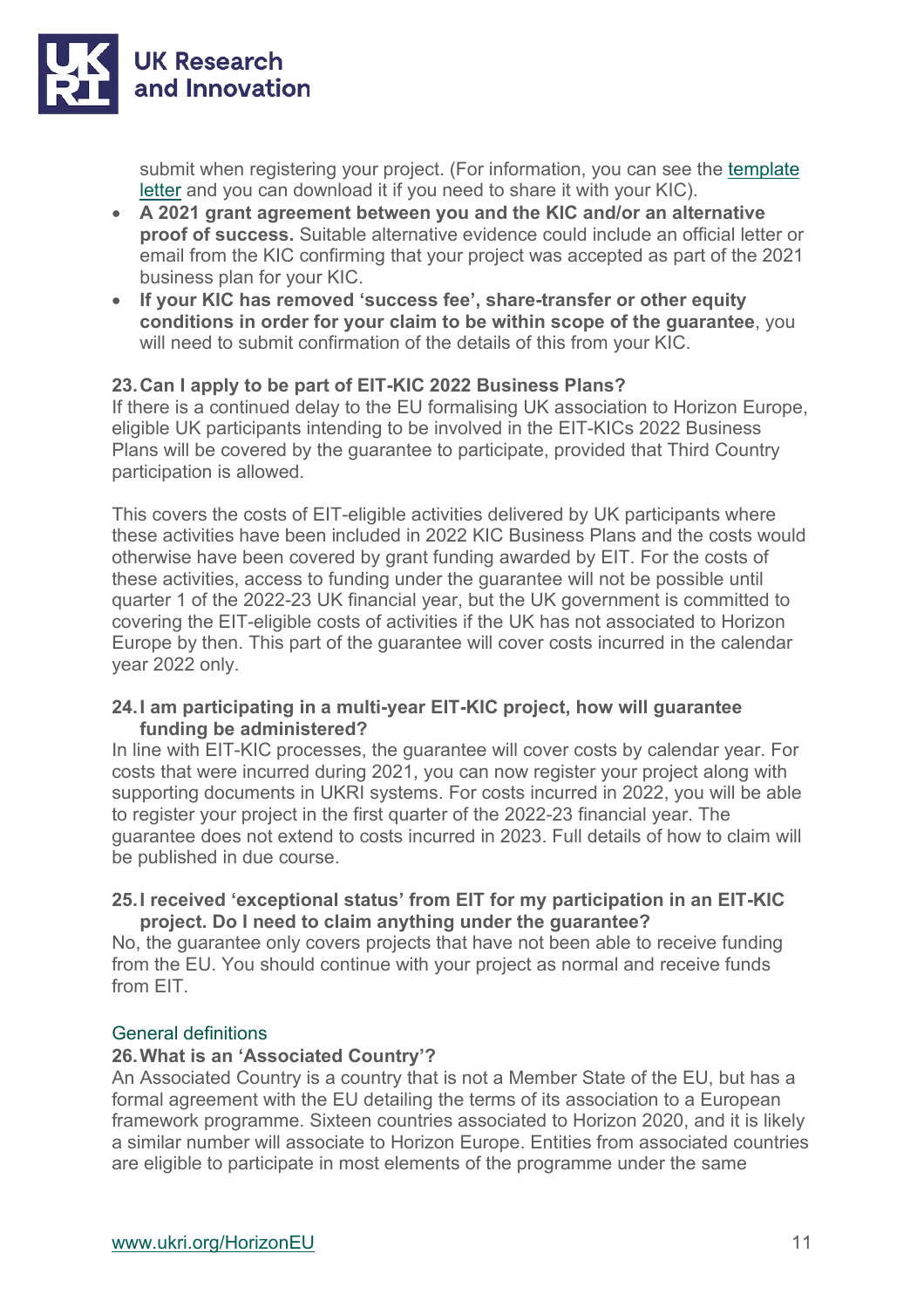

conditions as entities from Member States, with a few limited exceptions.

# **27.What is a 'Third Country' and 'Third Country participation'?**

All countries that are neither an EU Member State nor an Associated Country are referred to as non-associated 'Third Countries'. Non-associated Third Countries have no agreements to associate to the EU Framework Programme. Participants from non-associated Third Countries are able to participate in some areas of the programme, predominantly in collaborative calls as Associated Partners, although they are not generally eligible to receive funding from the programme unless this is explicitly mentioned as an exception in the call documentation.

# **28.What is an 'Associated Partner'?**

Associated Partners implement action tasks without receiving EU funding. They cannot lead a consortium, and do not sign the grant agreement. One example of this is where legal entities participate in a Horizon Europe grant but are not based in a Member State or Associated Country. While Associated Partners are not required to have a capital or legal link to a specific beneficiary, the other beneficiaries in the consortium take on the responsibility (through consortium agreements or contractual arrangements) to ensure proper implementation of the Associated Partners' elements of the project, as well as compliance with specific obligations of the grant agreement that are extended to Associated Partners.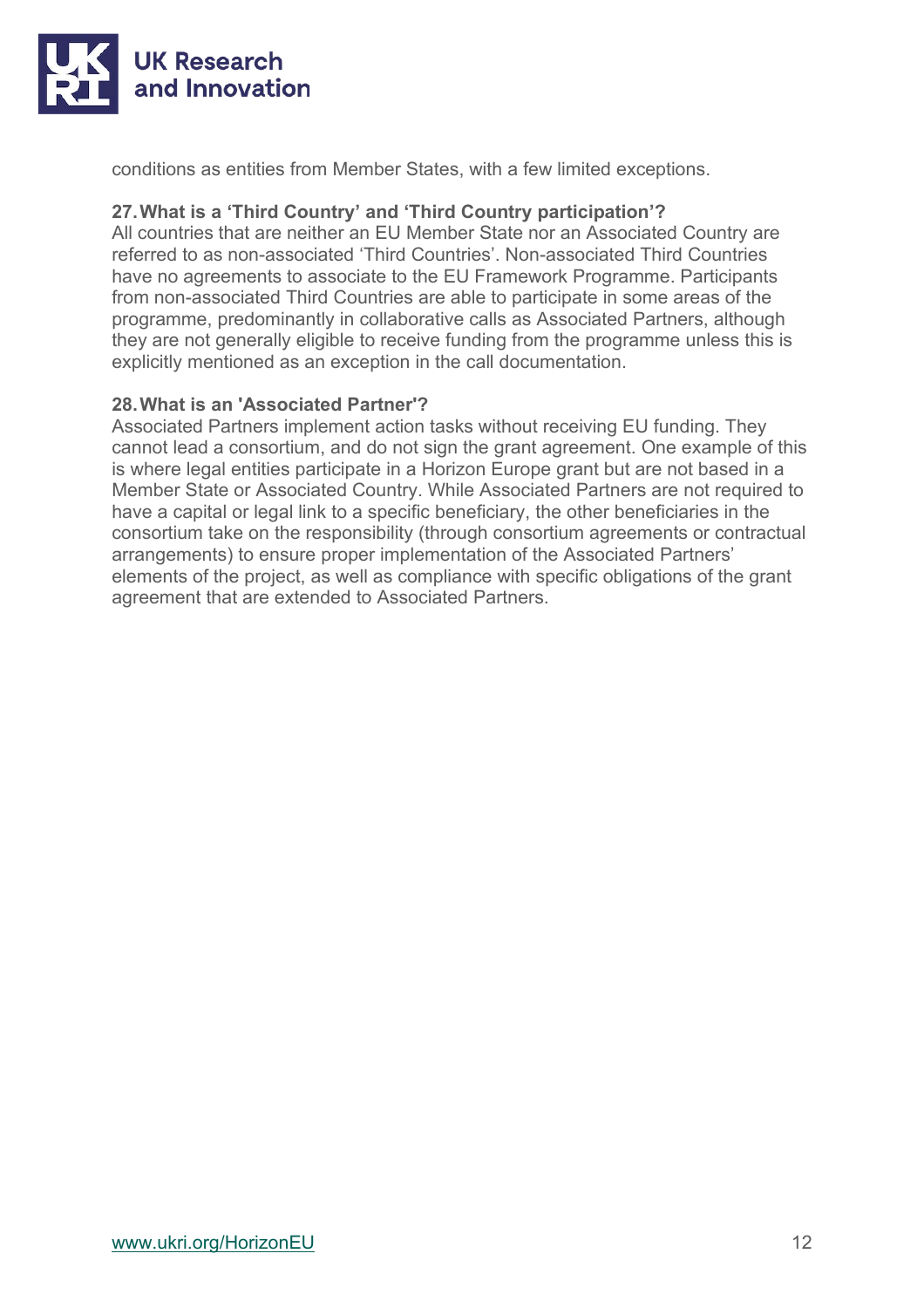

# **Annex. How to apply for guarantee funding**

**Please note: currently we are only open to successful awardees through the EIC Pathfinder and Transition 2021 calls and for EIT KICs 2021 activities.**  We will open funding routes for the other calls covered by the guarantee, including EIC Accelerator and ERC Starting Grants, once it is clear that UK association to Horizon Europe will not occur before you have to formalise your EU Grant Agreement.

The templates we are using to register your project details are adapted from existing domestic competition types. For this reason, not every section or question on the form will be applicable. Instructions are given below to clarify where the steps or responses are not self-evident on the system. If you have any queries about the form or submission process, please contact [heguarantee@iuk.ukri.org.](mailto:heguarantee@iuk.ukri.org)

# **1. EIC Pathfinder and Transition 2021 calls**

Please use the *Innovation competitions - [Innovation Funding Service \(IFS\)](https://bit.ly/3oVIMGx)* system to register your project.

To find the right template use the search function; enter the term 'EIC' in the search bar. The correct template name is **Horizon Europe Guarantee – EIC 2021**.

On selection of this template, you will need to either register or log in with existing details before continuing onto the submission of your project information.

Please note that you will need to ensure all sections are marked as complete before your submission will be accepted.

Please find below additional guidance for specific questions during the application process.

#### Application reference number

Enter the 8-digit reference number from your Horizon Europe application.

Please attach the whole final EIC grant agreement when you respond to this question. This is a mandatory upload and failure to include this may delay the processing of your application.

#### UK Funding contribution applied for

Please enter the UK budget total from your original Horizon Europe application in GBP. A maximum exchange rate of £1: €1.160354 will be accepted. During this step please also upload Part A of your European Commission proposal; this should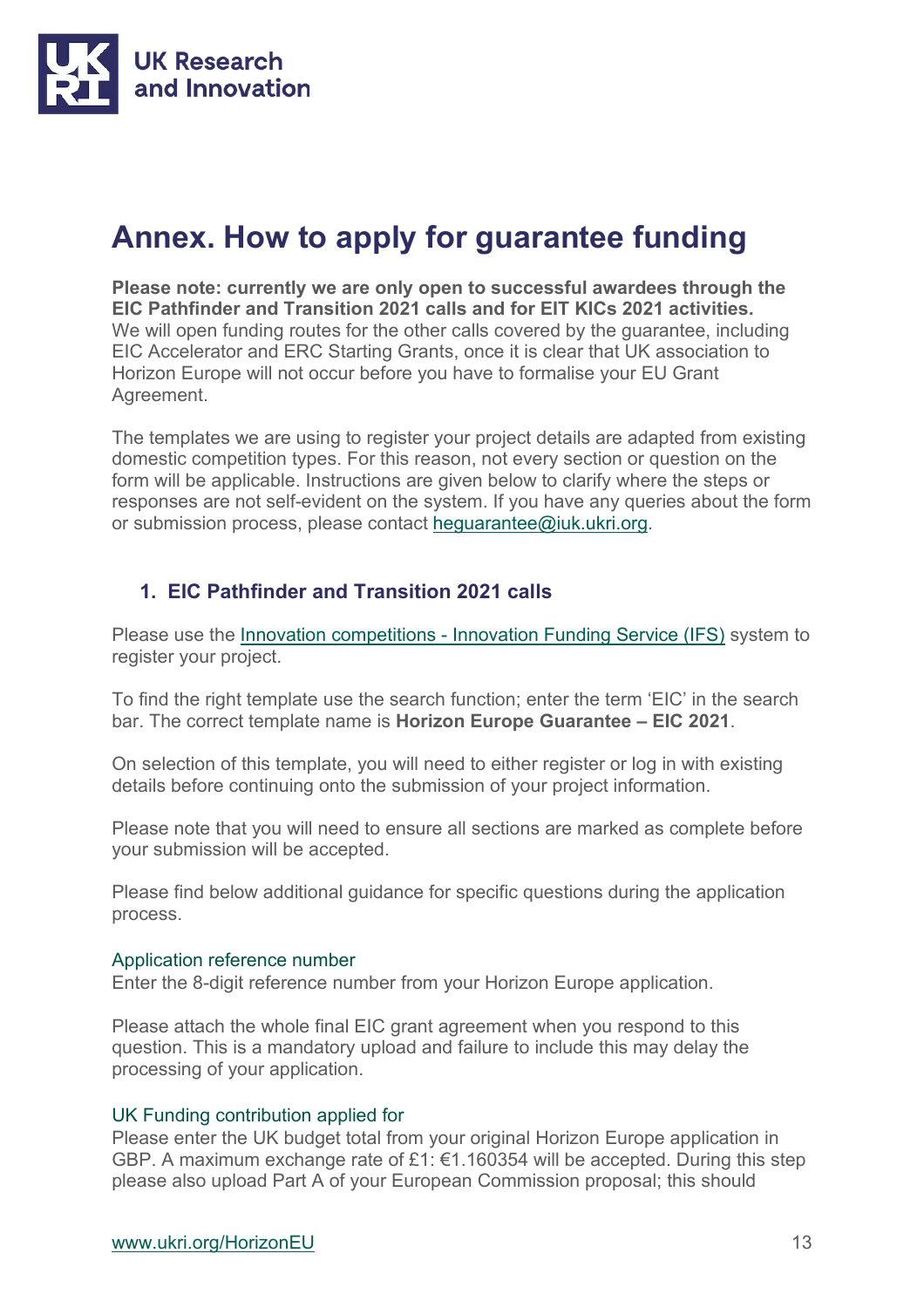

include your budget table. This is a mandatory upload and failure to include this may delay the processing of your application.

You will then be asked if your proposed contribution to the project has changed since the original grant application. If your assigned project tasks have changed in the process of finalising the EU grant agreement you will need to submit supporting information on what has changed and the consequent changes in budget request to UKRI from that originally applied for.

Please note that if we believe insufficient explanation of any changes and associated budget have been provided with your submission, we may ask for additional information to verify the UKRI grant amount. We will not accept any increase of budget from that originally applied for.

If your proposed contribution to the project has not changed, please tick 'no' in the box provided in order to move past the question.

#### Project finances

#### Your costs

#### Labour

To ensure that the form is validated please enter 1 in working days, as shown in the screenshot below.

| @ GOV.UK                                                                                                                                                                                                                                                                 | <b>Innovation Funding Service</b> |                 |                                                      |                           |          |
|--------------------------------------------------------------------------------------------------------------------------------------------------------------------------------------------------------------------------------------------------------------------------|-----------------------------------|-----------------|------------------------------------------------------|---------------------------|----------|
|                                                                                                                                                                                                                                                                          | Dashboard Profile Sign out        |                 |                                                      |                           |          |
| <b>BETA</b><br>This is a new service - your feedback will help us to improve it.                                                                                                                                                                                         |                                   |                 |                                                      |                           |          |
| ◆ Your project finances                                                                                                                                                                                                                                                  |                                   |                 |                                                      |                           |          |
| Your project costs                                                                                                                                                                                                                                                       |                                   |                 |                                                      |                           |          |
| Provide the project costs for 'Empire Ltd'<br>Only your organisation can see this level of detail. All members of your organisation can access and edit your project<br>finances. We recommend assigning completion of your project finances to one member of your team. |                                   |                 |                                                      |                           |          |
|                                                                                                                                                                                                                                                                          |                                   |                 |                                                      |                           | Open all |
| Labour                                                                                                                                                                                                                                                                   |                                   |                 |                                                      |                           | $E_0 -$  |
| Be specific and add each role separately.                                                                                                                                                                                                                                |                                   |                 |                                                      |                           |          |
| Labour costs guidance                                                                                                                                                                                                                                                    |                                   |                 |                                                      |                           |          |
| Working days per year                                                                                                                                                                                                                                                    |                                   |                 |                                                      |                           |          |
| Number of staff and roles within the project                                                                                                                                                                                                                             |                                   |                 |                                                      |                           |          |
| Role within project                                                                                                                                                                                                                                                      | Gross<br>employee<br>cost         | Rate<br>(E/day) | Days to be<br>spent by all<br>staff at this<br>grade | <b>Total costs</b>        |          |
|                                                                                                                                                                                                                                                                          | $\circ$                           | £O              | $\circ$                                              | £0                        | Remove   |
| Add another role                                                                                                                                                                                                                                                         |                                   |                 |                                                      |                           |          |
|                                                                                                                                                                                                                                                                          |                                   |                 |                                                      | <b>Total labour costs</b> | £O       |
| <b>Overhead costs</b>                                                                                                                                                                                                                                                    |                                   |                 |                                                      |                           | $E0 +$   |

Please enter your total requested costs in GBP as a single entry under the heading 'Other costs'. This should match the value entered above in 'UK funding contribution applied for'. Please do not enter costs under any other heading.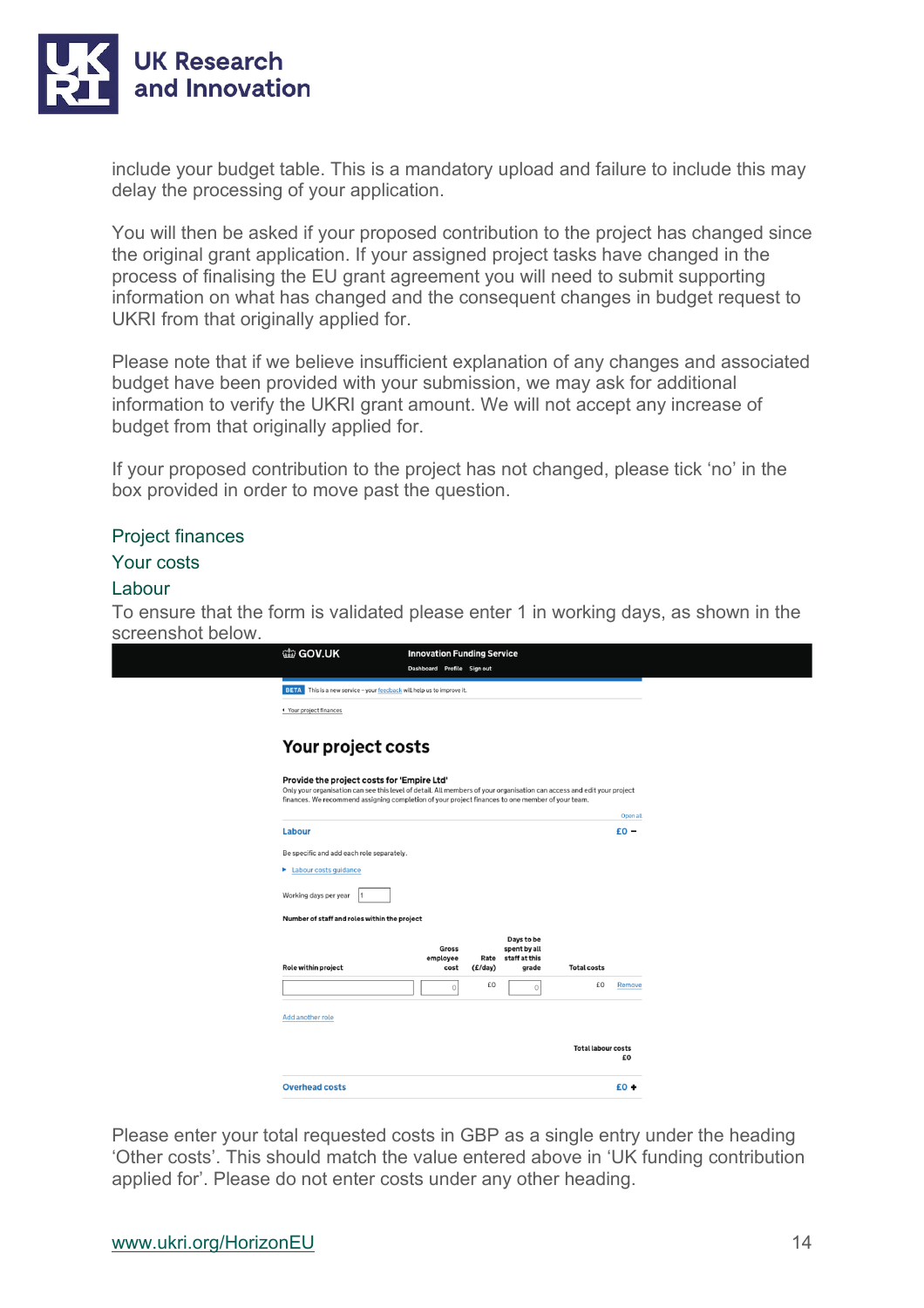

#### Your organisation (For businesses only)

Please answer the question on size of organisation, but under annual turnover and number of employees please enter 0. (This information is not required for the Horizon Europe Guarantee.)

#### Your funding

#### **Are you requesting funding?**

Please answer Yes and then enter 100% funding level.

#### **Other funding**

Please answer No to this question.

#### Please review the awards terms and conditions and accept

Click 'Review and submit' and, once you are happy with your application, please press 'Submit'.

# You will then see the following page:

| ada matamaning paga.                                                                                                                                                                                      |                   |
|-----------------------------------------------------------------------------------------------------------------------------------------------------------------------------------------------------------|-------------------|
| tip GOV.UK<br><b>Innovation Funding Service</b><br>Dashboard Profile Sign out                                                                                                                             |                   |
| BETA This is a new service - your feedback will help us to improve it.                                                                                                                                    |                   |
| 4 Back to applications                                                                                                                                                                                    |                   |
|                                                                                                                                                                                                           |                   |
| Test<br><b>Application status</b>                                                                                                                                                                         |                   |
|                                                                                                                                                                                                           |                   |
|                                                                                                                                                                                                           |                   |
| <b>Application submitted</b>                                                                                                                                                                              |                   |
| Application number: 403<br>Your application for the competition 'Horizon Europe Guarantee - EIT KICs 2021' was submitted on 11 Feb 2022 at 12:18pm.                                                       |                   |
| View application<br>Print application<br>Reopen application                                                                                                                                               |                   |
|                                                                                                                                                                                                           |                   |
|                                                                                                                                                                                                           |                   |
| What happens next?                                                                                                                                                                                        |                   |
| <b>Assessment process</b>                                                                                                                                                                                 |                   |
| Once the competition submission deadline is reached your application will be sent for assessment. This is subject to eligibility. The<br>assessment process follows these steps:                          |                   |
| · eligible applications will be assessed independently by selected assessors                                                                                                                              |                   |
| . each application is assessed against the same set of criteria<br>. the assessor will score each question individually                                                                                   |                   |
| <b>Decision notification</b>                                                                                                                                                                              |                   |
| You will be emailed the outcome of your application in due course.                                                                                                                                        |                   |
| If your application is successful                                                                                                                                                                         |                   |
| You will receive an email which will detail the next steps.                                                                                                                                               |                   |
| You can give feedback to help us improve this service. This should take no more than 2 minutes.                                                                                                           |                   |
| Give us feedback                                                                                                                                                                                          |                   |
| Finish without feedback                                                                                                                                                                                   |                   |
|                                                                                                                                                                                                           |                   |
| Need help with this service? Contact us                                                                                                                                                                   |                   |
|                                                                                                                                                                                                           |                   |
| Innovate UK Innovation funding advice Events Connect to innovation experts Innovate UK blog Accessibility<br>Terms and conditions Contact us Sign up for competition updates Latest funding opportunities |                   |
| GOV.UK uses cookies to make the site simpler. Find out more about cookies.                                                                                                                                |                   |
| OGI. All content is available under the Open Government Licence v3.0, except where otherwise stated                                                                                                       | C Crown copyright |
|                                                                                                                                                                                                           |                   |

However, please note that none of the information on this page relates to your project. No additional quality assessment of the project will be undertaken by UKRI, as noted in the main text above.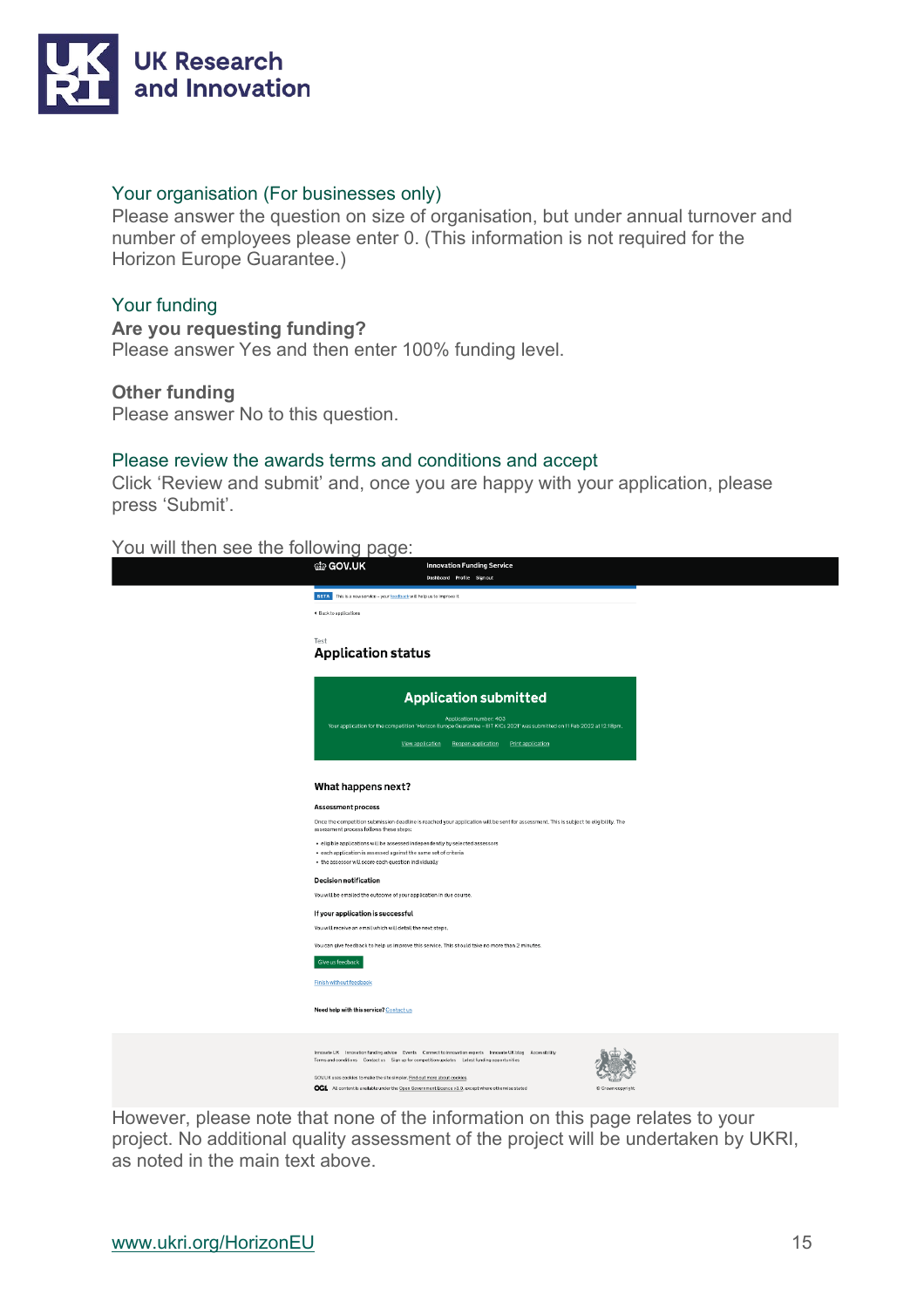

Once your application has been submitted please do not reopen it, as this may delay processing of your application. If any amendments are required, please contact [heguarantee@iuk.ukri.org.](mailto:heguarantee@iuk.ukri.org)

# **2. EIT KICs 2021 activities**

Please use the [Innovation competitions -](https://bit.ly/3oVIMGx) [Innovation Funding Service \(IFS\)](https://bit.ly/3oVIMGx) system to register your project.

To find the right template use the search function; enter the term 'KIC' in the search bar. The correct template is called Horizon Europe Guarantee – EIT KICs 2021.

On selection of this template, you will need to either register or log in with existing details before continuing onto the submission of your project information.

You will need to ensure all sections are marked as complete before submission will be accepted.

Please find below additional guidance for specific questions during the application process.

## Application details

#### **Application title**

Enter the full title of your project. If covering multiple activities within the KIC, please name it '2021 [Name of KIC] activities.'

#### Estimated Timescales

Your claim is for activities where costs were incurred in 2021. The IFS system is unable to register start dates in the past, therefore please enter the next day's date. This will not affect your claim.

#### Project duration in months

Please enter 12 months as default. Please note that you will be able to make your final claim before this date.

#### EIT-KIC identifier

You should submit one application per KIC that your organisation is involved in.

#### EIT-KIC reference number and supporting letter

Please include either an EIT-KIC grant reference number or a unique identifier from the KIC that relates to your claim and upload a supporting letter confirming the details of your project/activities from your KIC as an attachment.

The KICs have been provided with a template for this letter confirming the details of [your project/activities](http://www.ukri.org/wp-content/uploads/2022/02/UKRI-110222-HorizonEuropeGuarantee-TemplateEITKICLetterUKPartner.pdf) which must be used for this purpose. This is a mandatory upload and failure to include this may delay the processing of your application.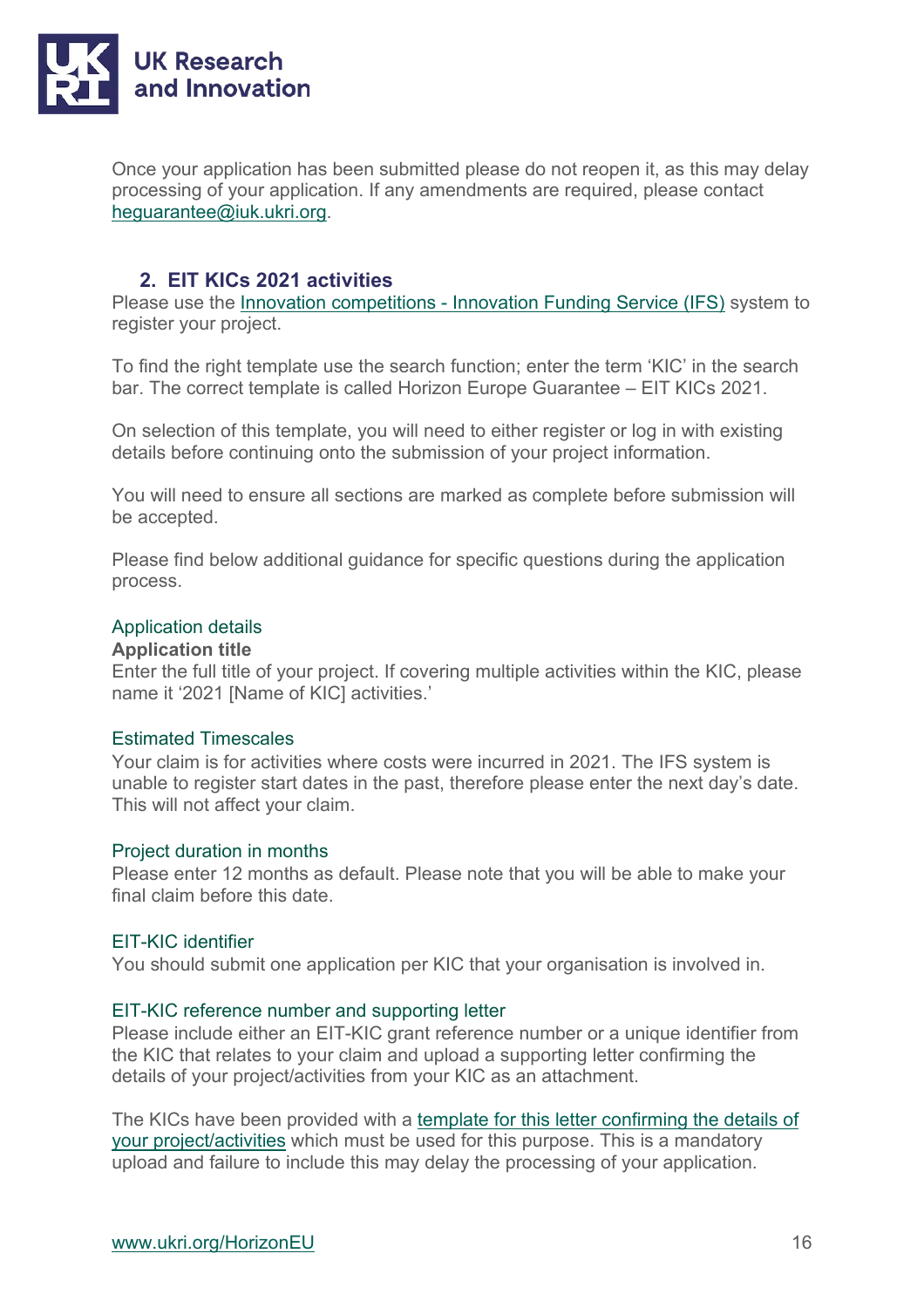

## UK funding contribution applied for

Please enter the value of the final anticipated EIT contribution for 2021 (in GBP) that you would have received had the UK been associated to Horizon Europe.

Please convert the Euro value confirmed by your KIC in their supporting letter using the maximum exchange rate £1: €1.160354.

#### Proof of success

Please up upload up to three documents supporting your claim. This must include either a grant agreement issued by the KIC for 2021 and/or an alternative proof of success. Suitable alternative evidence could include an official letter or email from the KIC confirming that your project was accepted as part of the 2021 business plan for your KIC.

# Success fee and equity conditions

Activities that involve the payment of a success fee or that place share-transfer or other equity conditions on the UK partner are not eligible to receive funding from the UK government's guarantee.

# Removal of success fee and equity conditions

If the activities covered by the requested funding involved the payment of a 'success fee' to the KIC on completion or had arrangements that placed share-transfer or other equity conditions on the applicant, then the KIC would need to remove these conditions for the activities to be in scope for the guarantee.

#### Project finances

Your costs:

# Labour:

To ensure that the form is validated please enter 1 in working days, as shown in the screenshot below.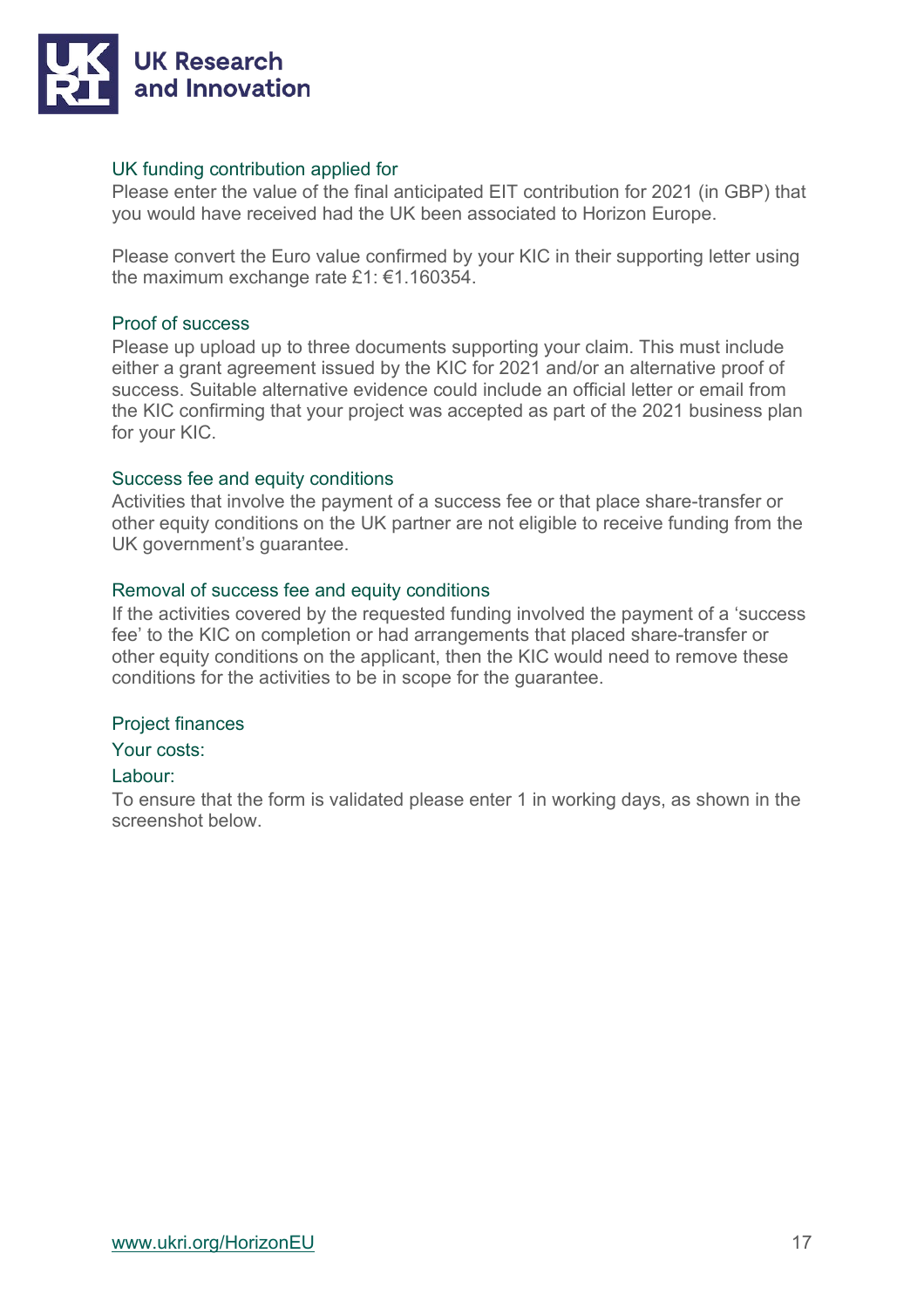

| (til GOV.UK                                                                                                                                                                                                                                                              | <b>Innovation Funding Service</b> |         |                                                           |                           |          |
|--------------------------------------------------------------------------------------------------------------------------------------------------------------------------------------------------------------------------------------------------------------------------|-----------------------------------|---------|-----------------------------------------------------------|---------------------------|----------|
|                                                                                                                                                                                                                                                                          | Dashboard Profile Sign out        |         |                                                           |                           |          |
| BETA This is a new service - your feedback will help us to improve it.                                                                                                                                                                                                   |                                   |         |                                                           |                           |          |
| ◆ Your project finances                                                                                                                                                                                                                                                  |                                   |         |                                                           |                           |          |
| Your project costs                                                                                                                                                                                                                                                       |                                   |         |                                                           |                           |          |
| Provide the project costs for 'Empire Ltd'<br>Only your organisation can see this level of detail. All members of your organisation can access and edit your project<br>finances. We recommend assigning completion of your project finances to one member of your team. |                                   |         |                                                           |                           |          |
|                                                                                                                                                                                                                                                                          |                                   |         |                                                           |                           | Open all |
| Labour                                                                                                                                                                                                                                                                   |                                   |         |                                                           |                           | $E_0 -$  |
| Be specific and add each role separately.                                                                                                                                                                                                                                |                                   |         |                                                           |                           |          |
| Labour costs guidance                                                                                                                                                                                                                                                    |                                   |         |                                                           |                           |          |
| Working days per year                                                                                                                                                                                                                                                    |                                   |         |                                                           |                           |          |
| Number of staff and roles within the project                                                                                                                                                                                                                             |                                   |         |                                                           |                           |          |
| Role within project                                                                                                                                                                                                                                                      | Gross<br>employee<br>cost         | (E/day) | Days to be<br>spent by all<br>Rate staff at this<br>grade | <b>Total costs</b>        |          |
|                                                                                                                                                                                                                                                                          | $\circ$                           | £0      | $\circ$                                                   | £0                        | Remove   |
| Add another role                                                                                                                                                                                                                                                         |                                   |         |                                                           |                           |          |
|                                                                                                                                                                                                                                                                          |                                   |         |                                                           | <b>Total labour costs</b> | £O       |
| <b>Overhead costs</b>                                                                                                                                                                                                                                                    |                                   |         |                                                           |                           | $E0 +$   |

Please enter your total estimated costs in GBP as a single entry under the heading 'Other costs'. This should match the value entered above in 'UK funding contribution applied for'. Please do not enter costs under any other heading.

#### Your organisation (For businesses only)

Please answer the question on size of organisation, but under annual turnover and number of employees enter 0. (This information is not required for the HE Guarantee.)

#### Your funding

## **Are you requesting funding?**

Please answer Yes and then enter 100% funding level.

#### **Other funding**

Please answer No to this question.

#### Please review the awards terms and conditions and accept

Click 'Review and submit' and, once you are happy with your application, please press 'Submit'.